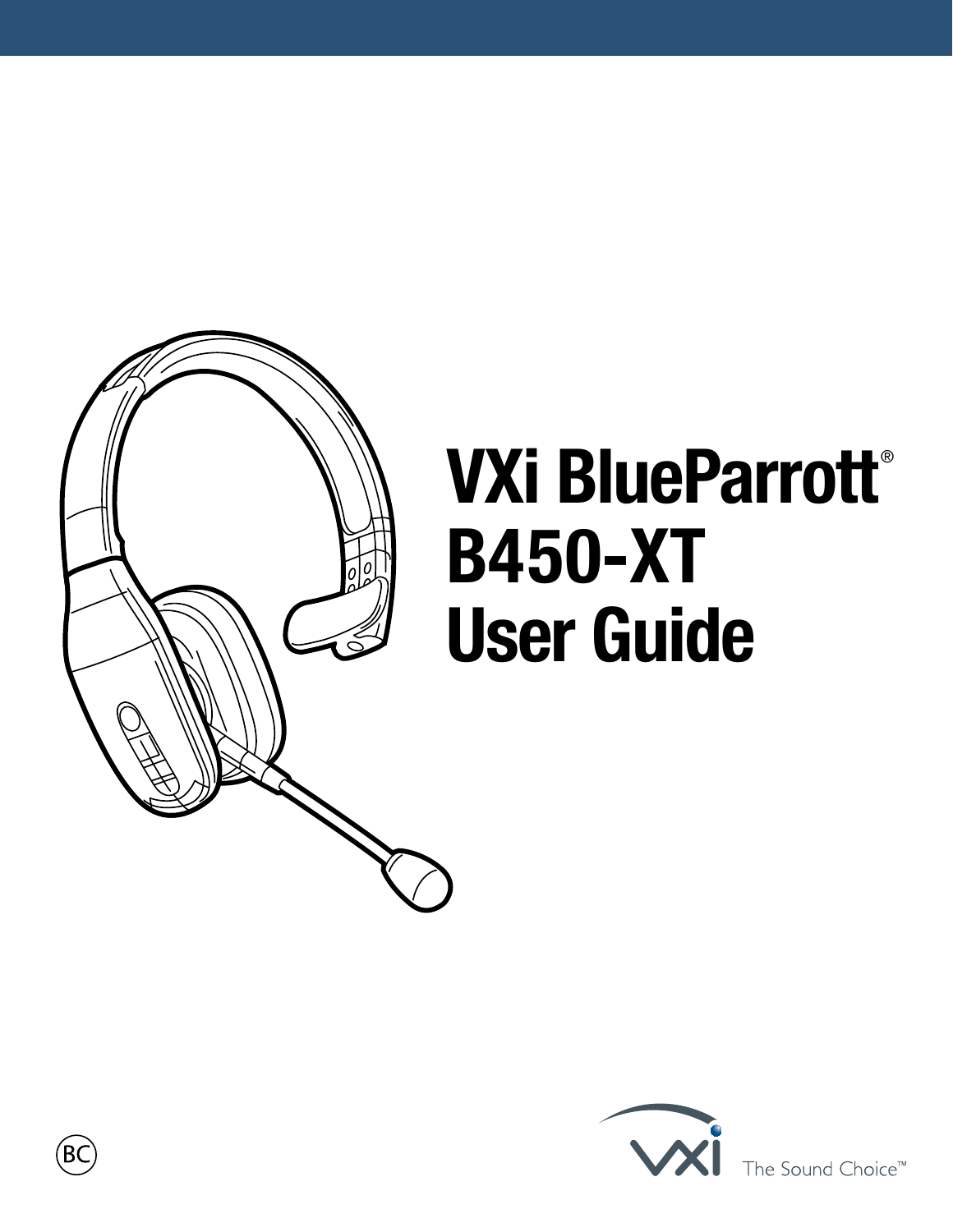# TABLE OF CONTENTS

| • Battery Power Indicators<br>• Operation While Using the Charger/Adapter                                                                                                                                                                                                                                                                                                     |
|-------------------------------------------------------------------------------------------------------------------------------------------------------------------------------------------------------------------------------------------------------------------------------------------------------------------------------------------------------------------------------|
| • On/Off/Standby<br>• Pairing with a Phone<br>$-$ NFC Pairing<br>- Regular Pairing<br>• Wearing and Adjusting the B450-XT<br>• Making/Taking Calls                                                                                                                                                                                                                            |
|                                                                                                                                                                                                                                                                                                                                                                               |
|                                                                                                                                                                                                                                                                                                                                                                               |
| • Multiple Device Pairing and Multipoint Mode<br>• Proximity Pairing<br>• Additional Features and Functions<br>- Last Number Redial<br>- Call Waiting/Rejecting a Call<br>- Rejecting a Call<br>- Phone Voice Control<br>– Muting<br>- Transferring Audio<br>- Turn Headset Indicator Lights On/Off<br>• Reset Headset Paired Devices List<br>• Reset Parrott Button Defaults |
|                                                                                                                                                                                                                                                                                                                                                                               |
|                                                                                                                                                                                                                                                                                                                                                                               |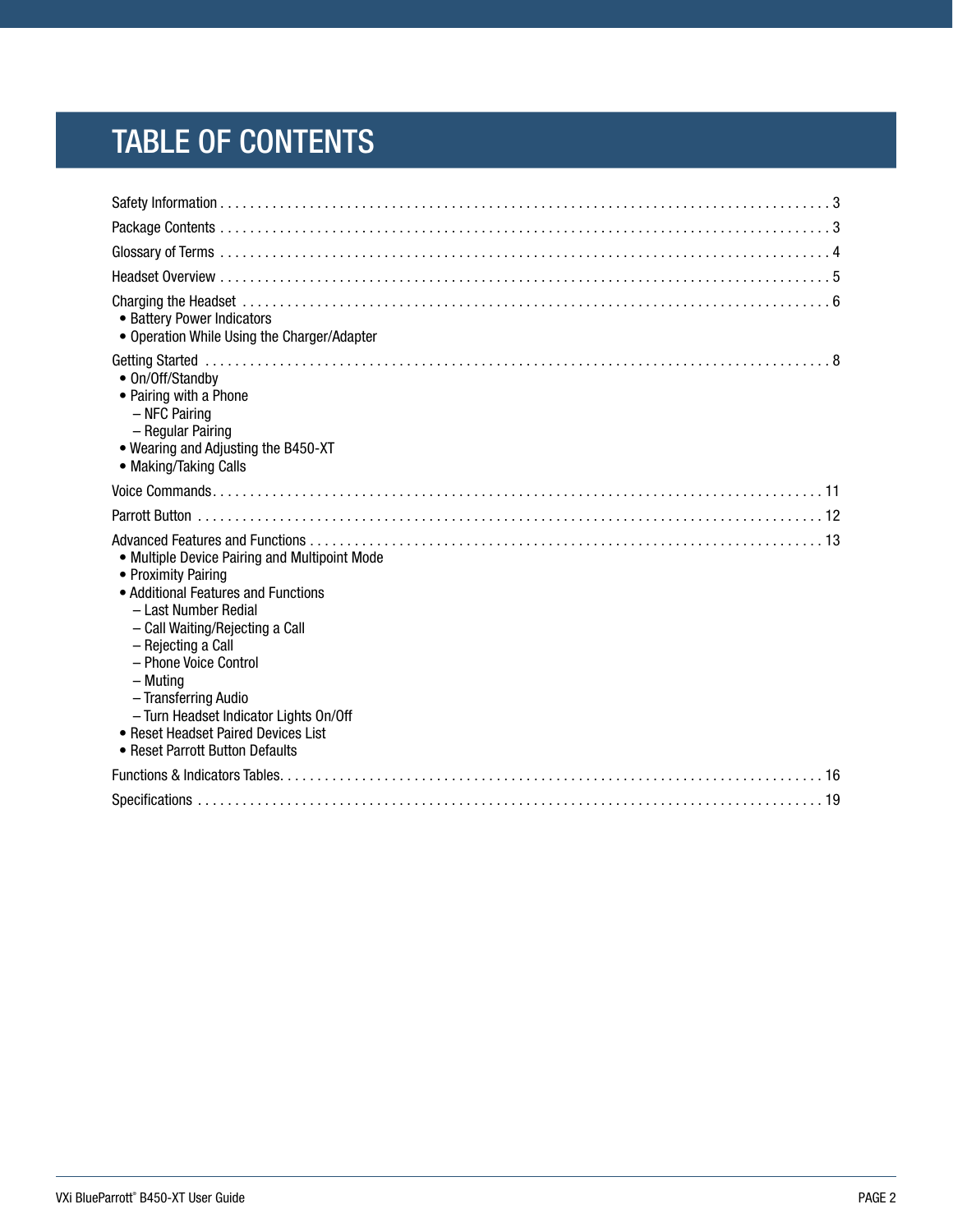# <span id="page-2-0"></span>SAFETY INFORMATION

*IMPORTANT SAFETY NOTE: Prolonged exposure to high volume levels can damage your hearing. To avoid injury, set the volume to the lowest comfortable level. If you experience ringing in your ears, or voices sound muffled, stop using the headset. Avoid turning up the volume to block noisy surroundings. It's possible for your ears to adapt to volume that is too high, and this could result in permanent hearing damage without any noticeable discomfort.*

- Check with local and state laws regarding cell phone/headset usage while operating a motor vehicle.
- Do not immerse any part of this product in water.
- Plastic bags and small parts may cause choking if ingested. Keep them away from small children and pets.
- Use only the power cords included with this product.
- Avoid temperatures exceeding 140° F (will cause equipment failure).

### <span id="page-2-1"></span>PACKAGE CONTENTS

- **A.** B450-XT Headset with Leatherette Ear Cushion
- **B.** Spare Foam Ear Cushion
- **C.** Spare Microphone Windscreen
- **D.** USB Charging Cable
- **E.** Auto (DC) Adapter
- **F.** Quick-Start Guide\*
- **G.** Warranty and Compliance Document\*  *\*Not pictured.*



*Images are not shown to scale.*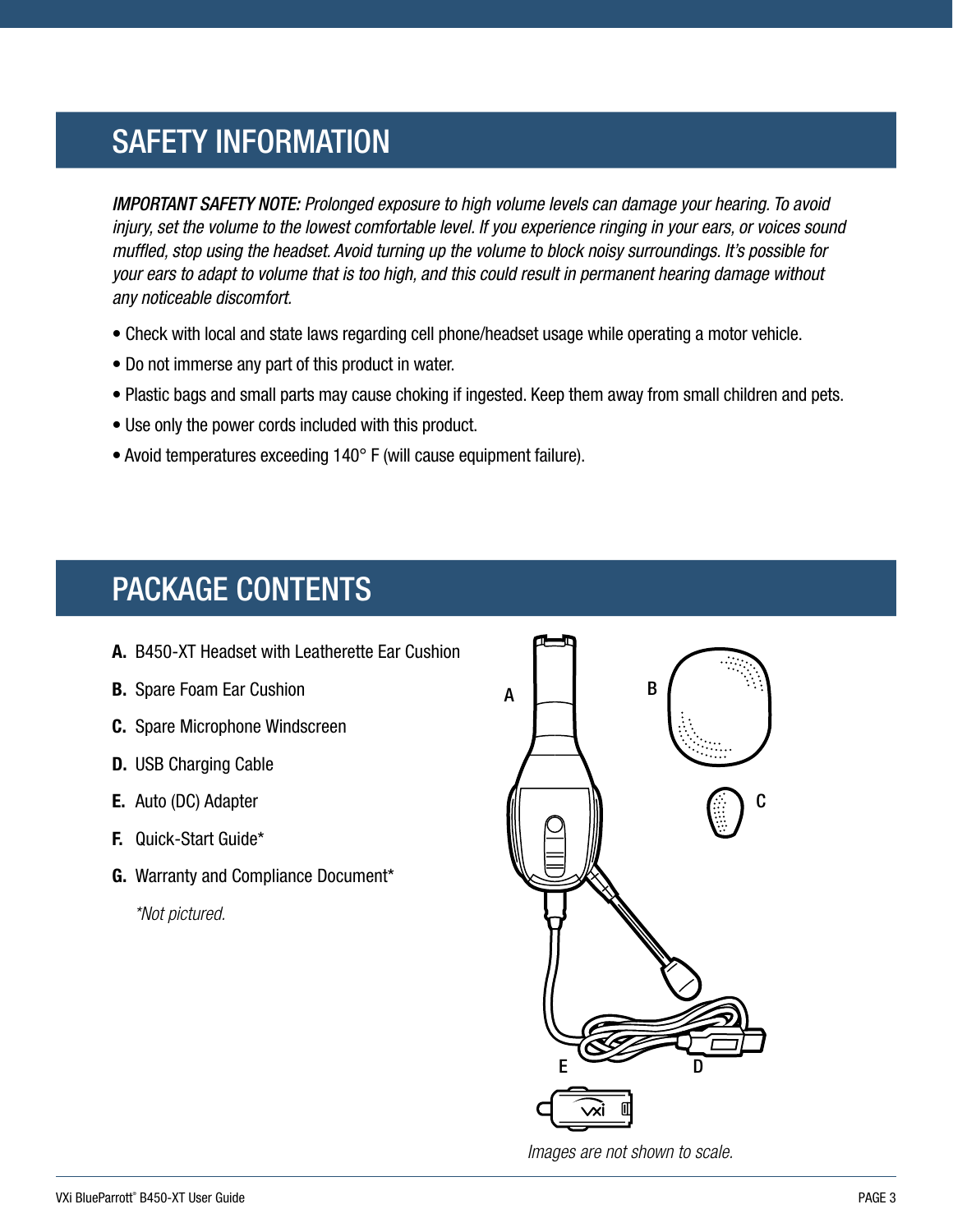# <span id="page-3-0"></span>GLOSSARY OF TERMS

**On:** Headset is on, but there is no connection to the phone (red light will flash).

**MFB:** Abbreviation for "Multifunction Button."

**Multipoint Mode:** Multipoint Mode allows you to connect and switch between two Bluetooth devices.

**Paired:** Two Bluetooth devices agree to communicate with one another.

**Standby Mode:** Headset is on, Bluetooth link is active, and the user is not on a call (blue light will flash).

**Talk Mode:** Headset is in use with the cell phone while the cell phone is on an active call (blue light will flash). **A2DP:** Advanced Audio Distribution Profile is a Bluetooth protocol for streaming audio other than call audio, e.g. music or GPS directions.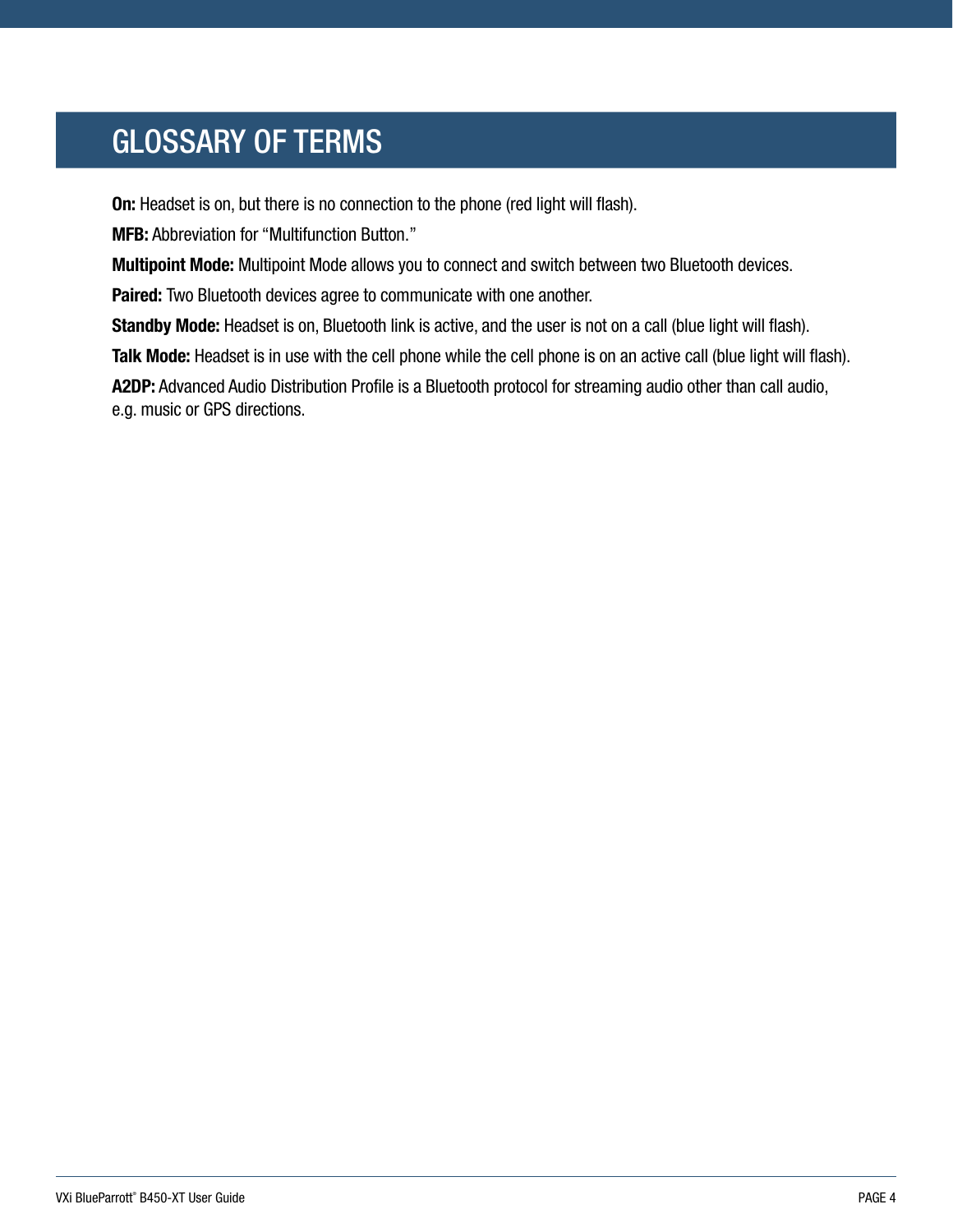# <span id="page-4-0"></span>HEADSET OVERVIEW

- A. Flexible Microphone Boom
- B. Volume Down
- C. Volume Up/Mute
- D. Indicator Lights
- E. Multifunction Button (MFB)
- F. Parrott Button

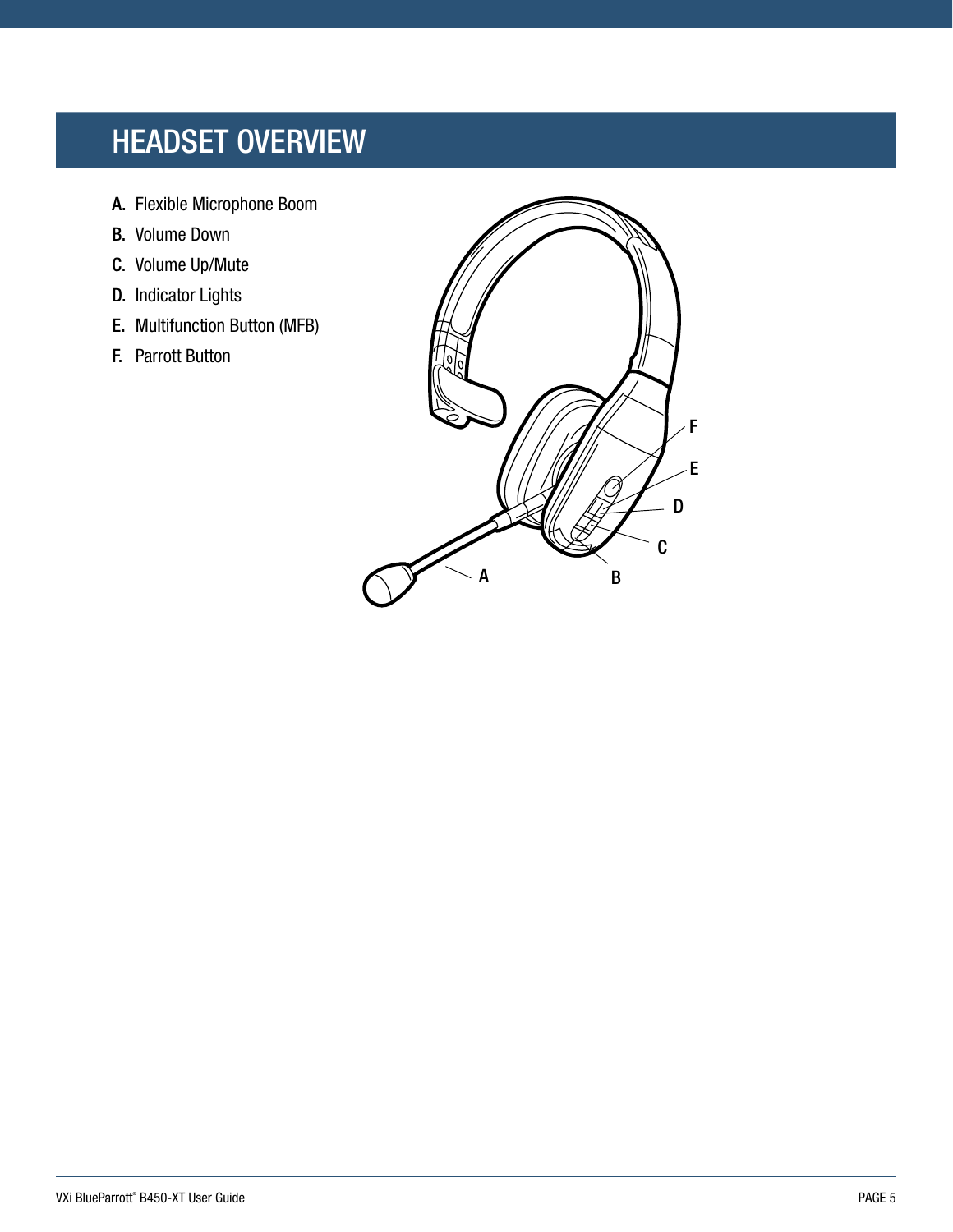# <span id="page-5-0"></span>CHARGING THE HEADSET

Connect the USB charging cable into the headset's USB charging port. If the headset is not fully charged, the indicator will turn red. When the indicator turns blue and *stays* blue, the unit is fully charged. *A fully discharged* battery will need approximately 3.5 hours to achieve a complete charge.



### **Battery Power Indicators**

While charging, the MFB's indicator light shows the level of battery power on your B450-XT as follows:

**Blue light:** Fully charged. Over 24 hours' talk time.

**Red light:** Less than a full charge.

For best performance, keep charging headset when not in use.

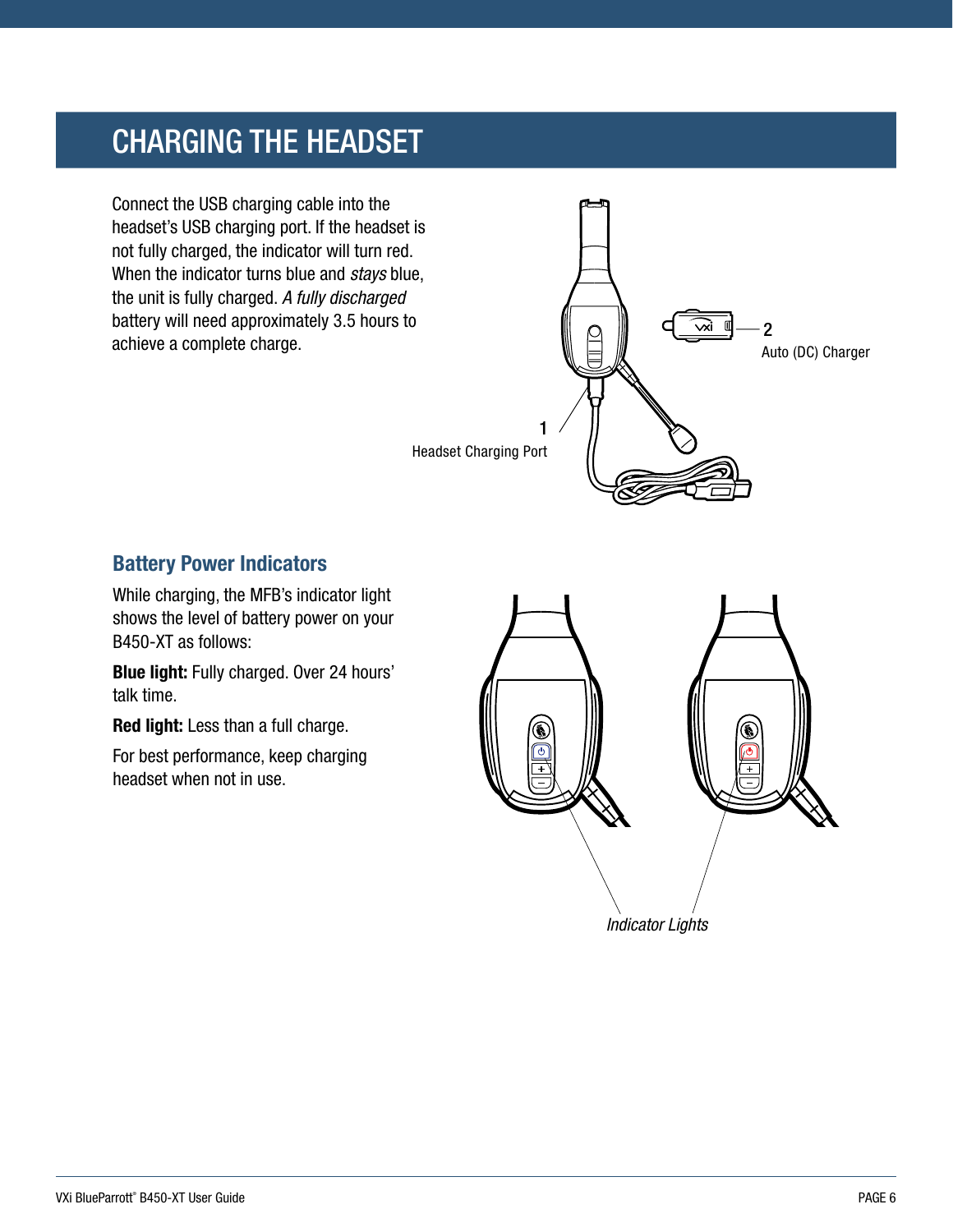# CHARGING THE HEADSET (continued)

### **Operation While Using the Charger/Adapter**

The B450-XT headset will operate from battery power or from power supplied via the USB cable.

*NOTE: Do not attach the USB cable to a powered USB port mid-call. This will cause the headset to reset, and the call will be sent back to the phone.*

When the headset is operating from the battery, all indicator lights and sounds will function as described in this guide.

When the headset is operating from power supplied via the USB cable, the headset—including the audio indicators—will function as described in this user guide. However, the MFB lights will indicate the battery charge status.

While the headset is on the charger, press the MFB long enough to power the unit on. The headset should reconnect automatically unless your phone is set to "always ask" for connection requests.

After the battery is fully charged, the MFB charge light will turn blue and stay blue as long as a powered USB cable is connected to the headset. While the headset is fully charged and the charge light is blue, the blue indicator light will also be on if the headset is powered on.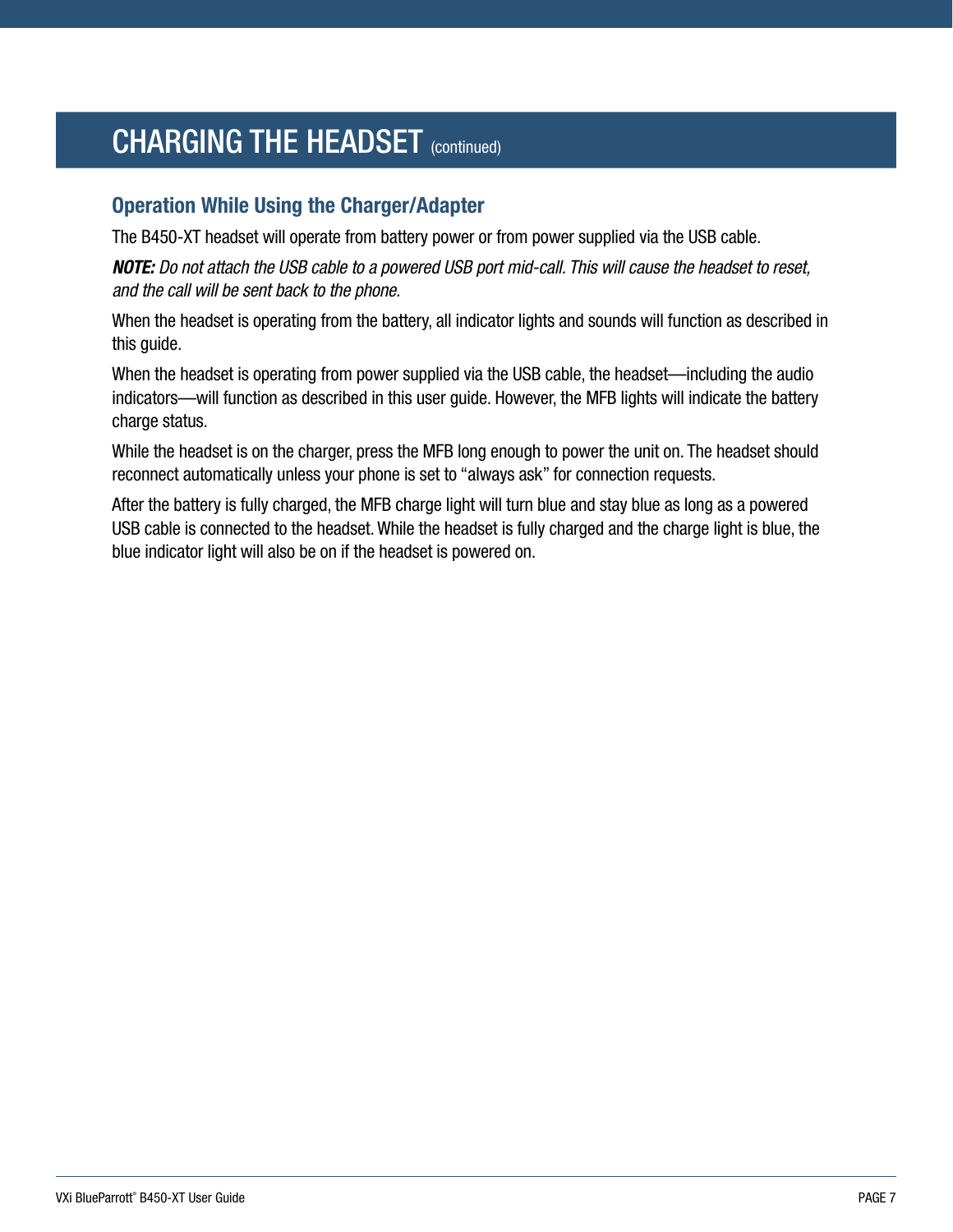# <span id="page-7-0"></span>GETTING STARTED

### **On/Off/Standby**

**Turn Headset On:** Hold down the MFB for approximately 2-3 seconds until you hear a voice prompt, "power on." The red light will flash once every second.

**Turn Headset Off (conserves battery power):** Hold down the MFB for approximately 4–5 seconds until you hear a voice prompt "power off." A red light will flash 4 times and the headset will turn off.

**Standby Mode:** Once the headset is turned on (after the initial pairing), it will attempt to connect to the last device that it was paired with, putting itself into Standby Mode.

### **Pairing with a Phone**

When you turn your B450-XT on for the first time, or if its Paired Device List has been cleared, it will go into pairing mode automatically. You can pair the headset using NFC or manually.

#### **NFC (One-Touch) Pairing**

- 1. Make sure that NFC is enabled on your cell phone.
- 2. Place the NFC zone of your cell phone against the NFC zone of the headset and hold them together until your cell phone registers the headset.
- 3. Follow the prompts on your cell phone to complete pairing.

*Note: NFC and One-Touch Pairing are dependent on your cell phone. The size and sensitivity of your phone's NFC zone and the specific way to connect the headset may vary between devices.*

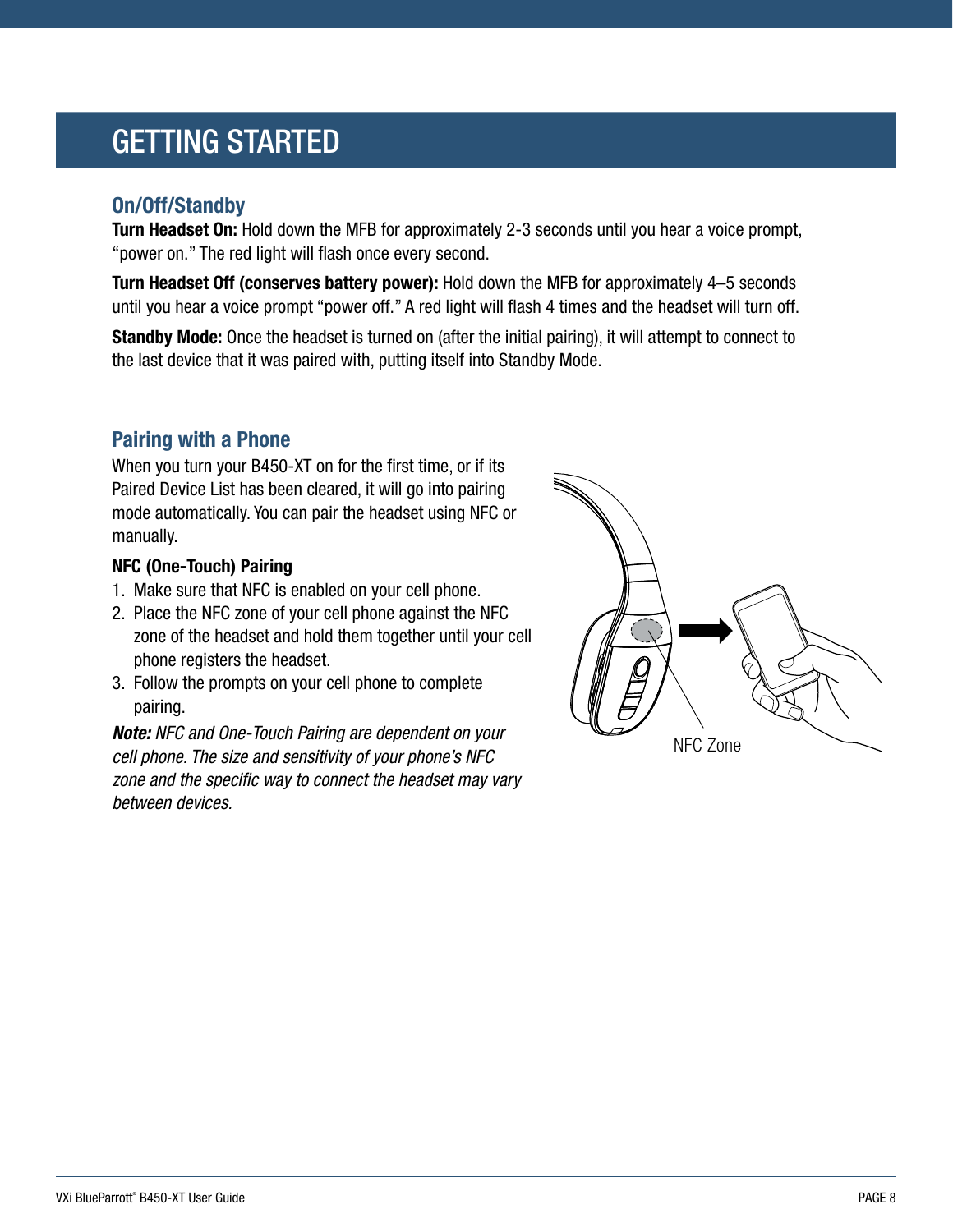### GETTING STARTED (continued)

#### **Manual Pairing**

If the B450-XT has already been paired with another device and you are not going to use NFC Pairing, you will need to put it into Pairing Mode manually:

#### Placing Headset into Pairing Mode

#### By Voice:

Activate headset voice recognition by pressing the Parrott Button or by pressing and holding the Volume Up button. Then, after the prompt, say "pair mode." The headset will enter pairing mode and be visible for pairing to devices for 120 seconds.

#### Using Buttons:

With the headset powered off, press the MFB until the light rapidly flashes blue and you hear the audio prompt "power on." *Keep holding* the MFB for approximately 10 seconds until you hear "Pair Mode." The headset will be visible for pairing to devices for 120 seconds.

#### Pairing to a Cell Phone

- 1. Make sure that other Bluetooth devices are turned off or out of range.
- 2. Place the headset into pairing mode.
- 3. Put your cell phone in Bluetooth Search/Scan Mode per the manufacturer's instructions.
- 4. Select "VXi B450-XT" to pair. (Passcode is "0000" if needed.)
- 5. Accept the phone book access request to enable caller ID in the headset.
- 6. When connected, the headset will give you the voice prompt, "Your headset is connected."

### **Wearing and Adjusting the B450-XT**

To get the best performance from our noise-canceling technology, position the microphone near the corner of your mouth. Positioning is important; small adjustments in microphone placement can improve performance.

- 1. Place the headset on your head.
- 2. Position the speaker directly on your ear. You can slide the headband in or out of the side support to find the best fit for stability and comfort.
- 3. Position the microphone about one finger's width away from your face at the corner of your mouth. The boom will rotate so you can position the microphone correctly with the speaker on either ear.

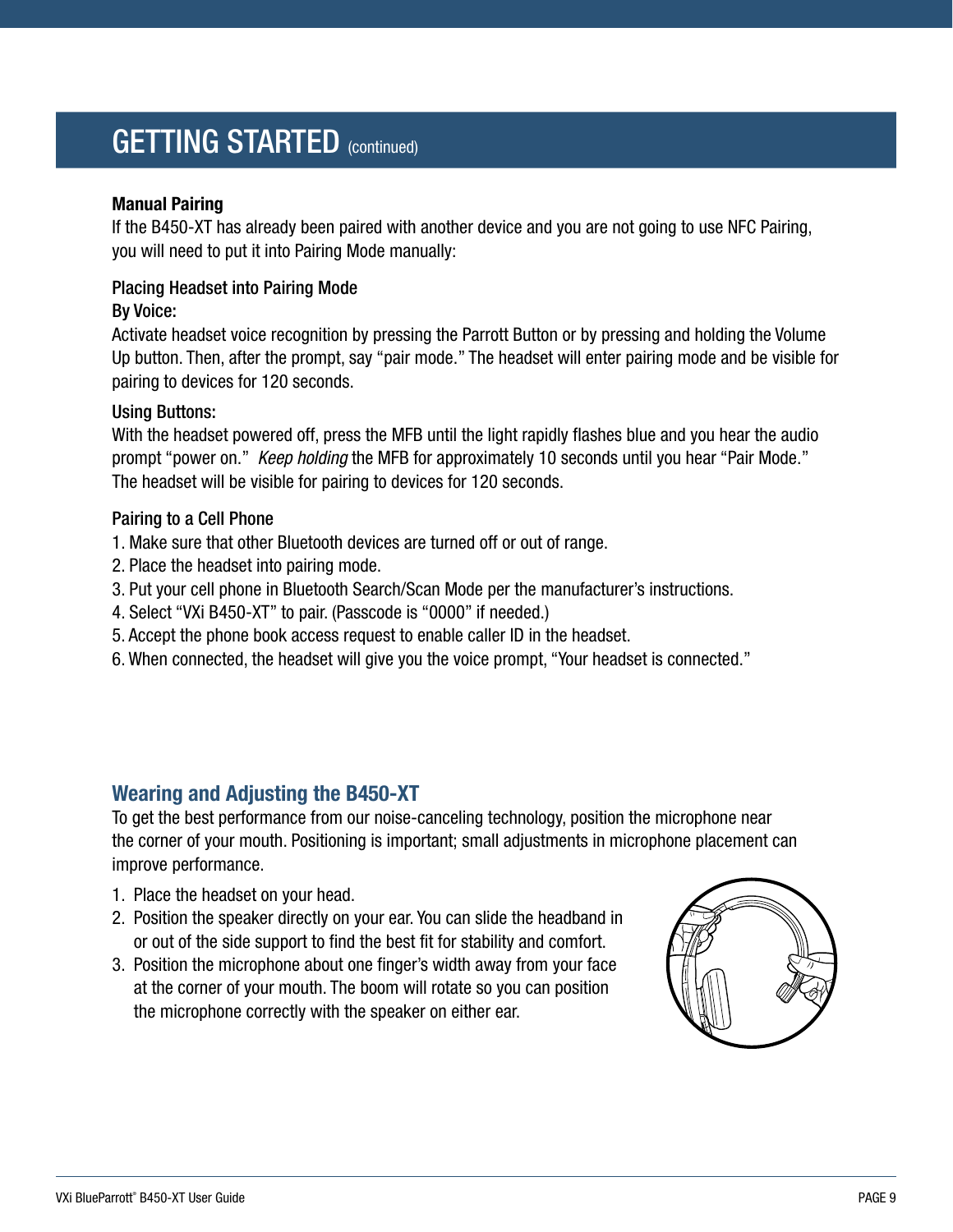### GETTING STARTED (continued)

### **Making/Taking Calls**

The headset must be on and connected with your phone.

#### **Making a Call**

- 1. Dial the desired number on your phone. You will hear the call in the headset.
- 2. To end the call, press the MFB once. The call will end and the headset will enter standby mode.

#### **Answering a Call**

#### By Voice:

- 1. When you receive a call, you will hear ringtones in the headset, or the caller ID. Say "answer" to answer the call.
- 2. To end the call, press the MFB once. The call will end and the headset will enter standby mode.

#### Using Buttons:

- 1. When you receive a call, you will either hear ringtones in the headset, or the caller ID. Press the MFB once to answer the call.
- 2. To end the call, press the MFB once. The call will end and the headset will enter standby mode.

#### **Rejecting a Call**

By Voice:

1. To reject an incoming call, say "ignore." You will hear two descending tones and the call will be transferred to your voicemail (if available).

#### Using Buttons:

1. To reject an incoming call, press and hold the MFB for two seconds. You will hear two descending tones and the call will be transferred to your voicemail (if available).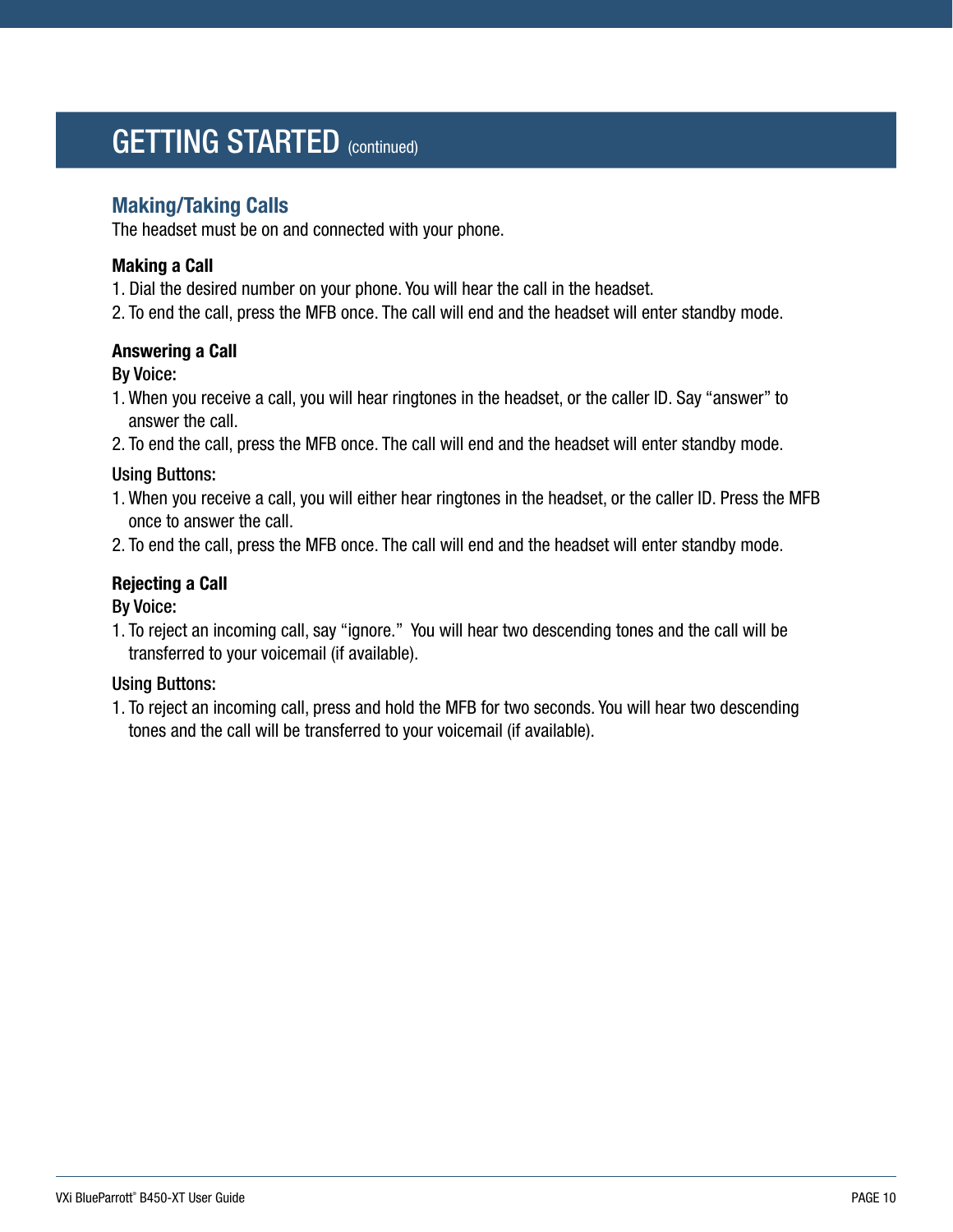# <span id="page-10-0"></span>VOICE COMMANDS

The B450-XT will recognize English voice commands, enabling you to handle incoming calls without touching the headset. You can say "answer" to answer an incoming call, or "ignore" to reject it.

When not on a call, press the Parrott Button (if not reconfigured to do something else), or press and hold the Volume Up button to activate voice commands. For a list of available commands, say "What can I say?"

### **Voice Commands Available:**

**Answer** – Answers an incoming call **Ignore** – Rejects the incoming call and sends it to voicemail (if available) **What can I say?** – Provides a list of available commands **Pair mode** – Puts the headset into pairing mode **Am I connected?** – Verifies that the headset is connected to a device **Check battery** – Checks battery levels in the headset and paired device (if applicable) **Redial** – Redials the last outgoing call **Callback** – Calls the last incoming call (if # available) **Cancel** – Cancels voice command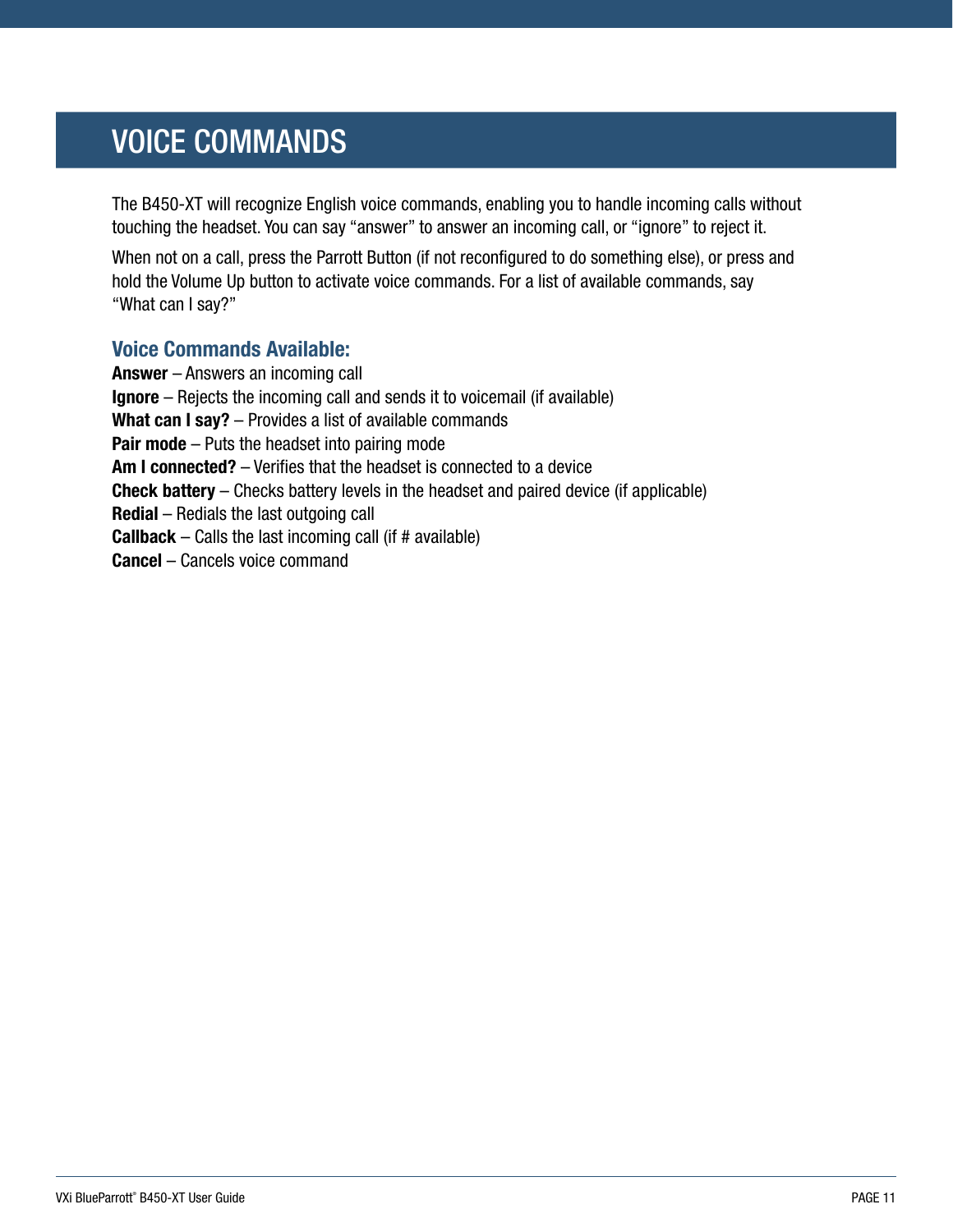### <span id="page-11-0"></span>PARROTT BUTTON

As provided from the factory, the Parrott Button provides an easy way to mute the headset on a call and activates voice commands when not. However, you can also configure the button for other functions, such as a speed dial button for a dedicated phone number, or to launch a particular application on your phone.

If the Parrott Button is reconfigured to provide a different function, voice commands can still be activated by pressing and holding the Volume Up button.

To change the Parrott Button functions, you will need to download an app for your phone (Android or iOS) or PC. Go to www.vxicorp.com/parrott for updates and more information.

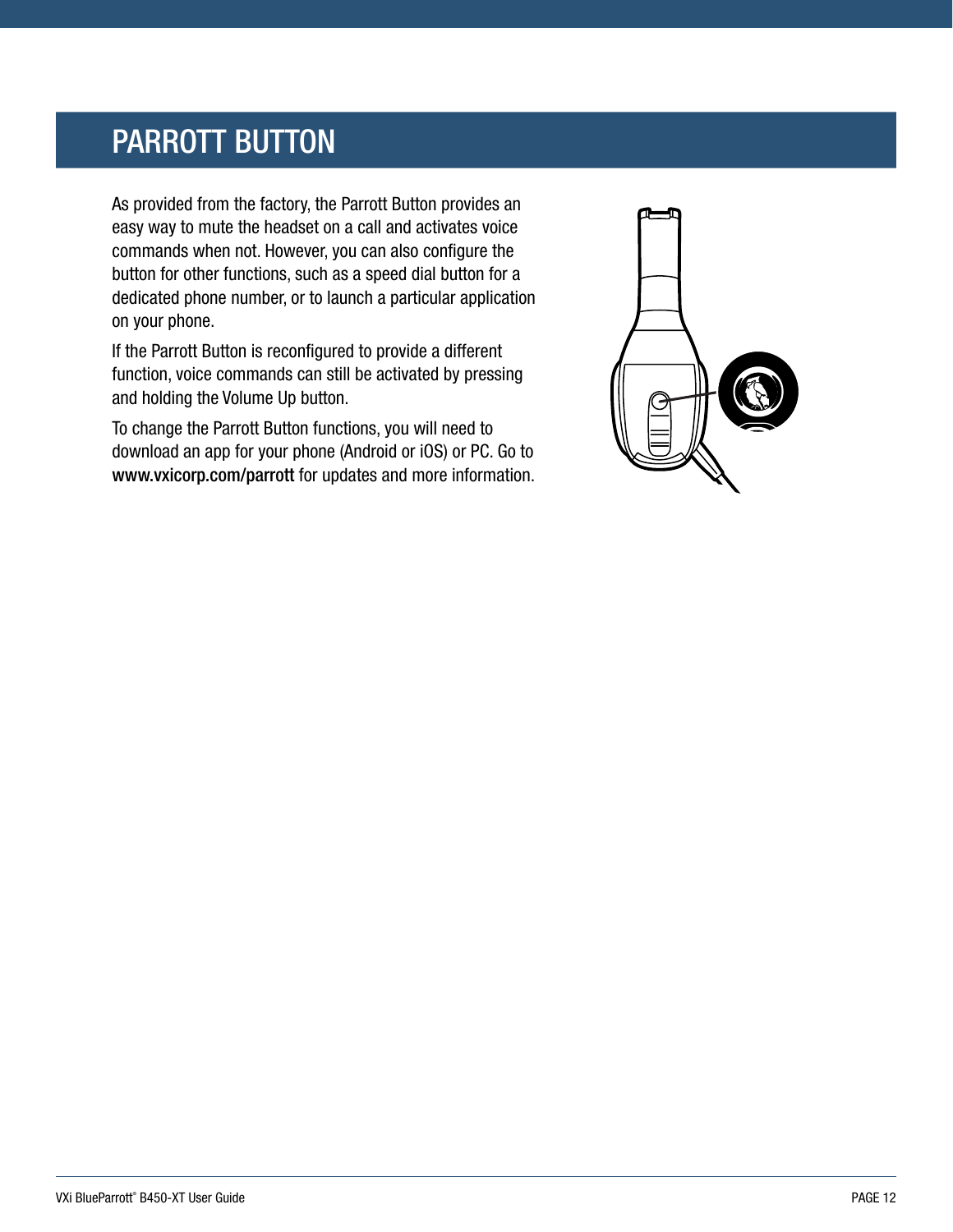# <span id="page-12-0"></span>ADVANCED FEATURES AND FUNCTIONS

### **Multiple Device Pairing and Multipoint Mode**

The B450-XT has pairing memory for up to eight (8) devices. The headset can also use Multipoint Mode, which means that it can be connected to two Bluetooth devices at the same time. You do not have to do anything to enable Multipoint Mode.

#### **Using the B450-XT in Multipoint Mode**

- 1. To use the headset in Multipoint Mode, first make sure the headset is paired with both your devices.
- 2. With both devices in range and with their Bluetooth enabled, turn the headset on.
- 3. As each Bluetooth device connects to the headset, you will hear the voice prompt, "Your headset is connected."

The B450-XT will monitor both phones and enable you to answer a call on either one using the headset.

If you are on a call and the other device receives a call, you will hear a notification in the headset.

#### **Disabling and Re-enabling Multipoint Mode**

Multipoint Mode can be disabled with the following process:

- 1. "Unpair" (Android) or "forget" (iOS) the B450-XT from your phone's Bluetooth list.
- 2. Power on the headset.
- 3. Press and hold the Parrott Button, MFB and Volume Up buttons *together* for 6-7 seconds. The MFB LED will flash blue twice, and the headset will enter pairing mode.
- 4. Re-pair the B450-XT to your device.
- 5. Multipoint Mode is disabled and the headset can only be used with one device at a time.

If you wish to re-enable Multipoint Mode, repeat the process above.

### **Proximity Pairing**

Proximity Pairing is an alternative method of pairing where the headset initiates the pairing process instead of your phone.

- 1. Make sure the headset is powered on and not connected to another device.
- 2. Set your phone so it is "discoverable," or visible to other devices.
- 3. Quickly press the MFB and the Volume Down button, if headset is not already in pair mode.
- 4. You should hear the voice prompt "pair mode" in the headset.
- 5. The headset lights should now be alternating red and blue.
- 6. The headset initiates pairing activity, and the incoming pairing request must be accepted on the phone. NOTE: This may include entering the pin number "0000" (four zeros).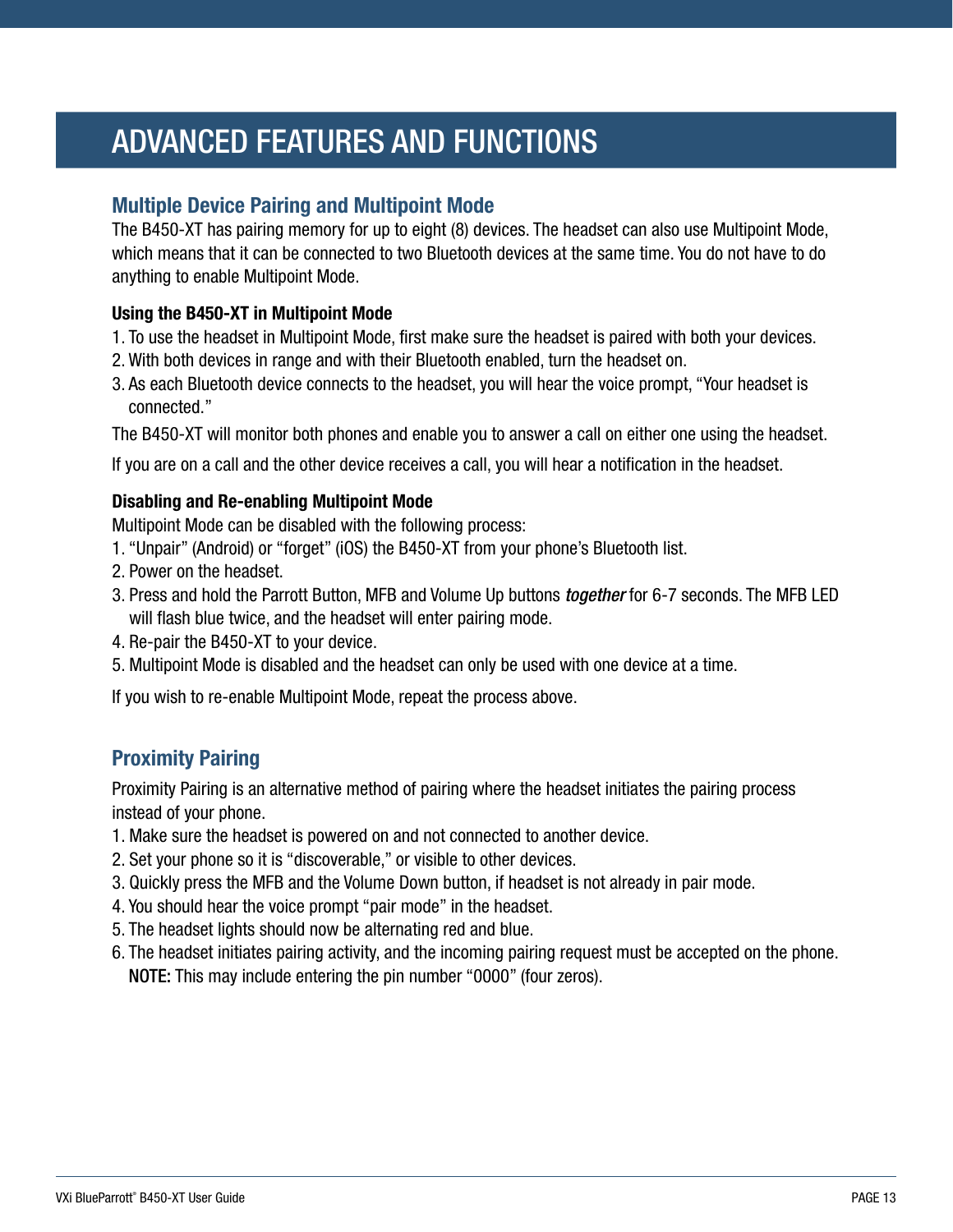# ADVANCED FEATURES AND FUNCTIONS (CONTINUED)

### **Additional Features and Functions**

#### **Last Number Redial**

#### By Voice:

You can use voice commands to dial both the last outgoing and last incoming call.

- To redial the last *outgoing* call, activate voice command and say "redial."
- To call back the last *incoming* call, activate voice command and say "callback."

#### Using Buttons:

To redial the last *outgoing* call that was dialed from the cell phone, press and hold the Volume Down button for approximately 1 second. A beep will be heard and the phone will redial the last number.

#### **Call Waiting/Rejecting a Call**

If you are on an active call and a second call comes in, you will hear a low tone notification in the headset. Where supported by your phone, you can either accept the incoming call and end the active call, accept the incoming call and place the active call on hold, or reject the incoming call and continue the active call.

- To accept the incoming call and end the active call, press the MFB once to end, and then press it once again to answer.
- To accept the incoming call and place the active call on hold, quickly press the MFB twice.
- To reject the incoming call, press and hold the MFB for 1-2 seconds.

#### **Rejecting a Call**

#### By Voice:

To reject an incoming call by voice when not on another call, say "ignore."

#### Using Buttons:

To reject an incoming call manually, press and hold the MFB for 1-2 seconds.

#### **Phone Voice Control (e.g. Siri, Google Now)**

Press the MFB once while the headset is in standby mode to initiate voice command functions on your phone. Support for this is phone dependent. See your phone's user guide for more information.

#### **Muting**

By default, the Parrott Button will act as a mute on calls (unless it has been configured for another function). The Volume Up button will also function to control mute.

- Unless otherwise configured, quickly pressing the Parrott Button while on a call will mute the headset. Press again to unmute.
- To use Volume Up to mute the headset microphone while on a call, press and hold the Volume Up button for 1-2 seconds. To unmute, press and hold the button again for 1-2 seconds.
- While muted, a reminder tone will sound every 10 seconds.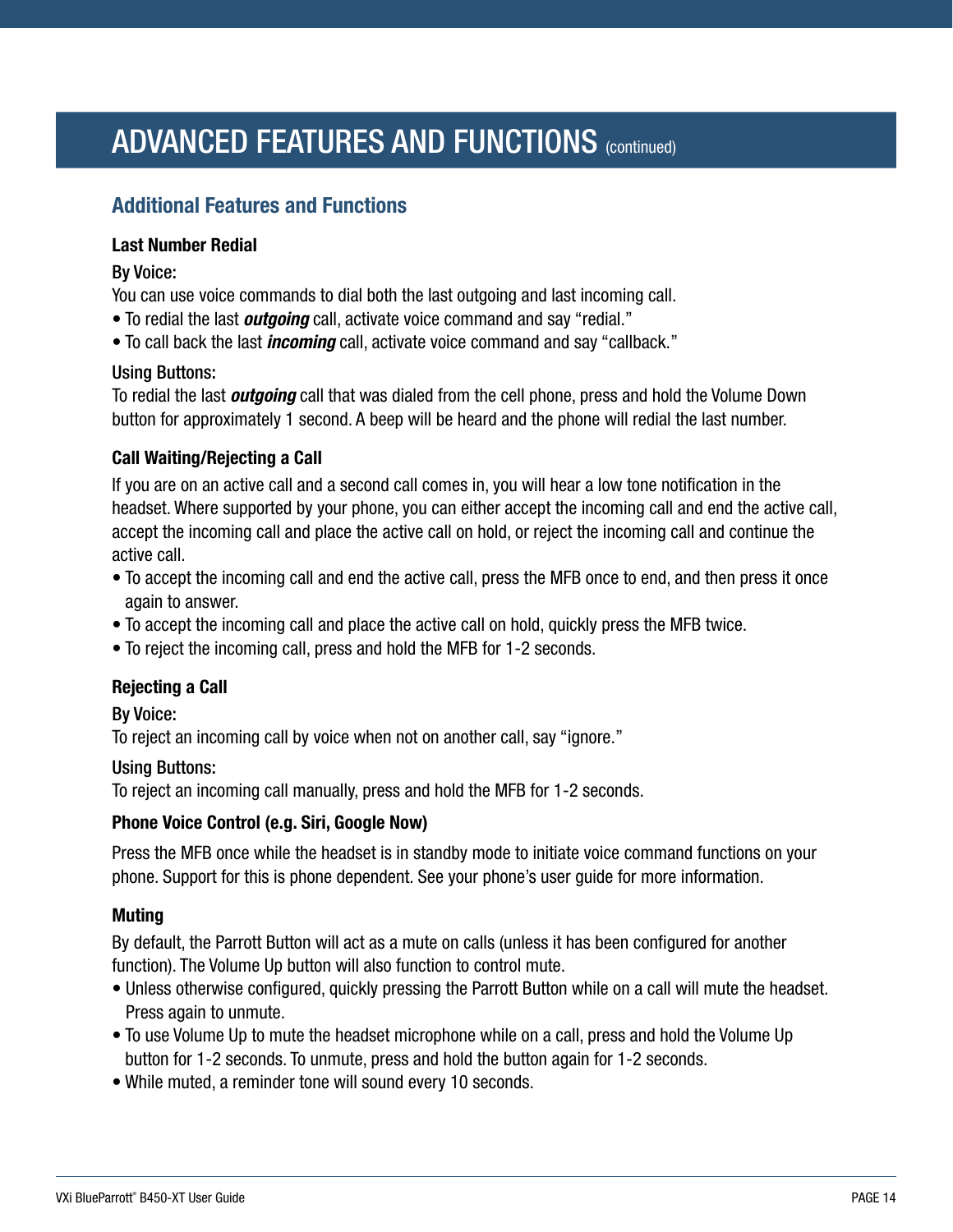# ADVANCED FEATURES AND FUNCTIONS (CONTINUED)

#### **Transferring Audio**

To transfer audio from the headset to the cell phone while on a call, press and hold the Volume Down button for 1-2 seconds. The audio will transfer to the phone. Repeat to transfer audio back to the headset. When audio is transferred to the phone, the light on the headset will be off until audio is transferred back to the headset.

#### **Turning Headset Indicator Lights On/Off**

A *quick* press of the Volume Up and Volume Down buttons together will turn the headset indicator lights off. Repeat to turn the indicator lights on.

When powering on the headset, the indicator lights will be in the same state as they were when last powered off.

#### **Reset Headset Paired Devices List**

This will reset, or clear the headset's internal paired devices list. The headset must be on to perform this function.

- 1. Power on the headset. It does not matter if it connects to any devices.
- 2. Hold the headset near your ear and press and hold the Volume Up and the Volume Down buttons together for approximately 6-10 seconds until two low tones are heard.
- 3. Power off the headset. The pairing memory is now clear and will need to be paired to any desired devices before it can be used with them.

#### **Reset Parrott Button Defaults**

This will reset or clear the headset's internal paired devices list and will also restore the Parrott Button's factory defaults (voice command and mute). The headset must be on to perform this function.

- 1. Power on the headset. It does not matter if it connects to any devices.
- 2. Hold the headset near your ear and press and hold the Parrott Button and the Volume Down buttons together for approximately 6-10 seconds until you see two quick purple flashes on the MFB.
- 3. The headset Parrott Button is reset and the pairing memory is now clear. The headset will re-enter pairing mode. If you are not ready to re-pair to your device, power off the headset.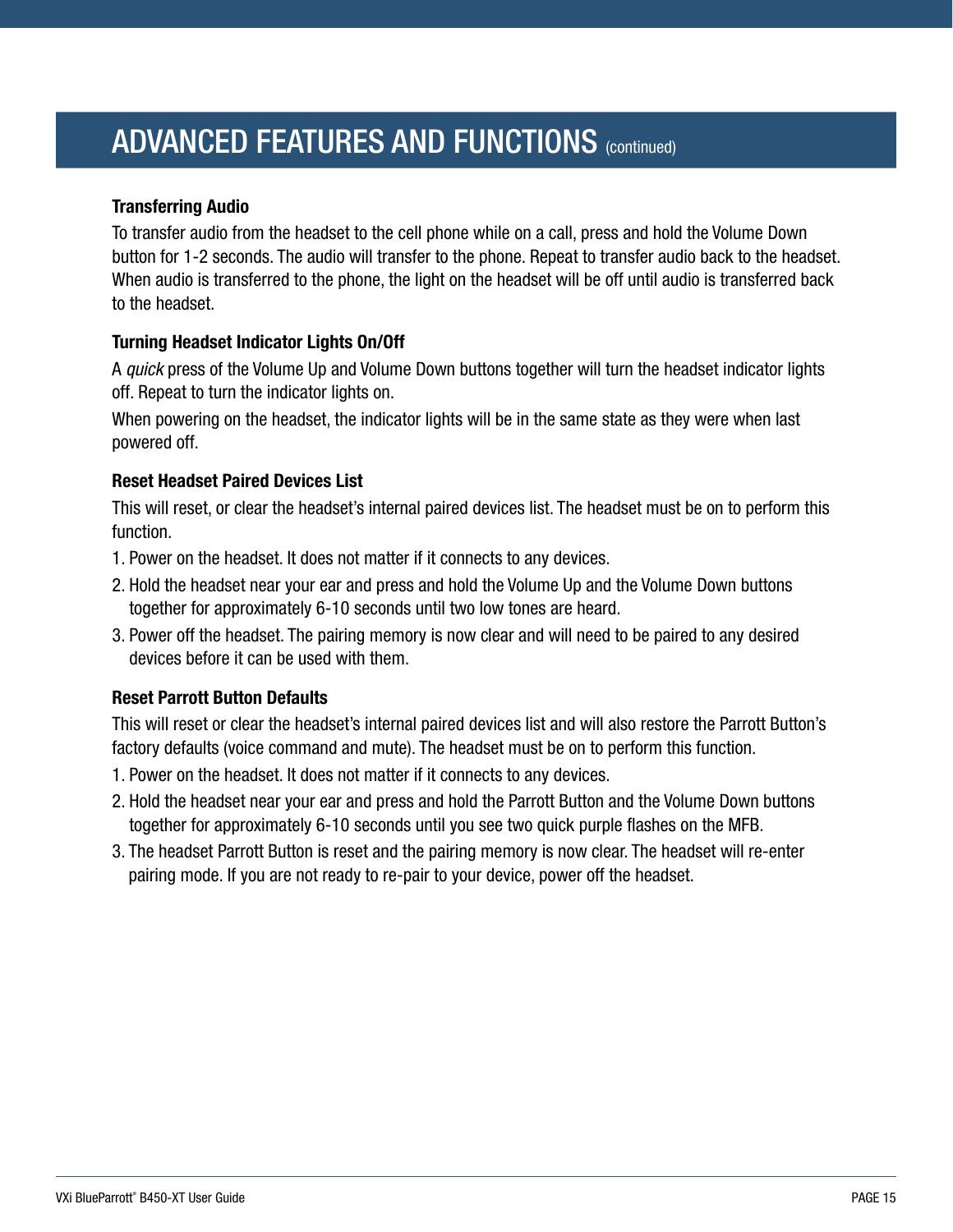# <span id="page-15-0"></span>FUNCTIONS & INDICATORS TABLES

### **Standby Mode Functions**

| <b>Function</b>                                     | <b>Button/Duration</b><br>of Press                              | <b>LED Indicator</b>                                                      | <b>Audio Indicator</b>                             | <b>Voice Indicator</b>         |
|-----------------------------------------------------|-----------------------------------------------------------------|---------------------------------------------------------------------------|----------------------------------------------------|--------------------------------|
| Power On                                            | MFB (1-2 seconds)                                               | 3 fast blue flashes                                                       | <b>NONE</b>                                        | "Power on"                     |
| Power Off                                           | MFB (2-3seconds)                                                | 4 fast red flashes                                                        | <b>NONE</b>                                        | "Power off"                    |
| <b>Enable Pairing Mode</b>                          | MFB (5-15 seconds)                                              | Alternating red and<br>blue flash                                         | 1 tone every 10<br>seconds                         | "Pair Mode"                    |
| Volume Up                                           | Volume Up<br>(quick press)                                      | <b>NONE</b>                                                               | 1 short tone                                       | <b>NONE</b>                    |
| <b>Volume Down</b>                                  | <b>Volume Down</b><br>(quick press)                             | <b>NONE</b>                                                               | 1 short tone                                       | <b>NONE</b>                    |
| Initiate Headset Voice<br>Commands                  | Parrott Button (quick<br>press) or Volume Up<br>$(1-2$ seconds) | <b>NONE</b>                                                               | <b>NONE</b>                                        | "Say a command"                |
| <b>Phone Voice Control</b><br>(Start/End)           | <b>MFB</b><br>(quick press)                                     | <b>NONE</b>                                                               | 1 tone                                             | <b>NONE</b>                    |
| <b>Last Number Redial</b>                           | <b>Volume Down</b><br>$(1-2$ seconds)                           | <b>NONE</b>                                                               | 1 short tone                                       | <b>NONE</b>                    |
| <b>Disable LEDs</b>                                 | Volume Up/Volume<br>Down (quick press)                          | <b>NONE</b>                                                               | 1 short tone                                       | <b>NONE</b>                    |
| <b>Enable LEDs</b>                                  | Volume Up/Volume<br>Down (quick press)                          | <b>LEDs active</b>                                                        | 1 short tone                                       | <b>NONE</b>                    |
| <b>Reset Paired Devices</b>                         | Volume Up/Volume<br>Down (5-6 seconds)                          | <b>NONE</b>                                                               | 2 low tones                                        | "Pair Mode"                    |
| <b>Reset Parrott Button</b>                         | Parrott Button/<br>Volume Down (6-9<br>seconds)                 | 2 fast purple<br>flashes followed by<br>alternating red and<br>blue flash | <b>NONE</b>                                        | "Pair Mode"                    |
| <b>Enable Multipoint</b><br>Mode                    | Parrott Button/MFB/<br>Volume Up<br>(6-7 seconds)               | Alternating red and<br>blue flash                                         | <b>NONE</b>                                        | "Pair Mode"                    |
| <b>Disable Multipoint</b><br>Mode                   | Parrott Button/MFB/<br>Volume Up<br>(6-7 seconds)               | Alternating red and<br>blue flash                                         | <b>NONE</b>                                        | "Pair Mode"                    |
| <b>Establish Service</b><br><b>Level Connection</b> | <b>MFB</b><br>(quick press)                                     | Fast blue flash                                                           | 1 long tone                                        | "Your headset is<br>connected" |
| <b>Start Proximity</b><br>Pairing                   | MFB & Volume Down<br>(quick press)                              | Alternating red and<br>blue flash                                         | Long low tone every<br>5 seconds for 60<br>seconds | "Pair Mode"                    |
| <b>Proximity Pairing</b><br>Timeout                 | <b>NONE</b>                                                     | <b>NONE</b>                                                               | 2 short tones<br>(after 60 seconds)                | <b>NONE</b>                    |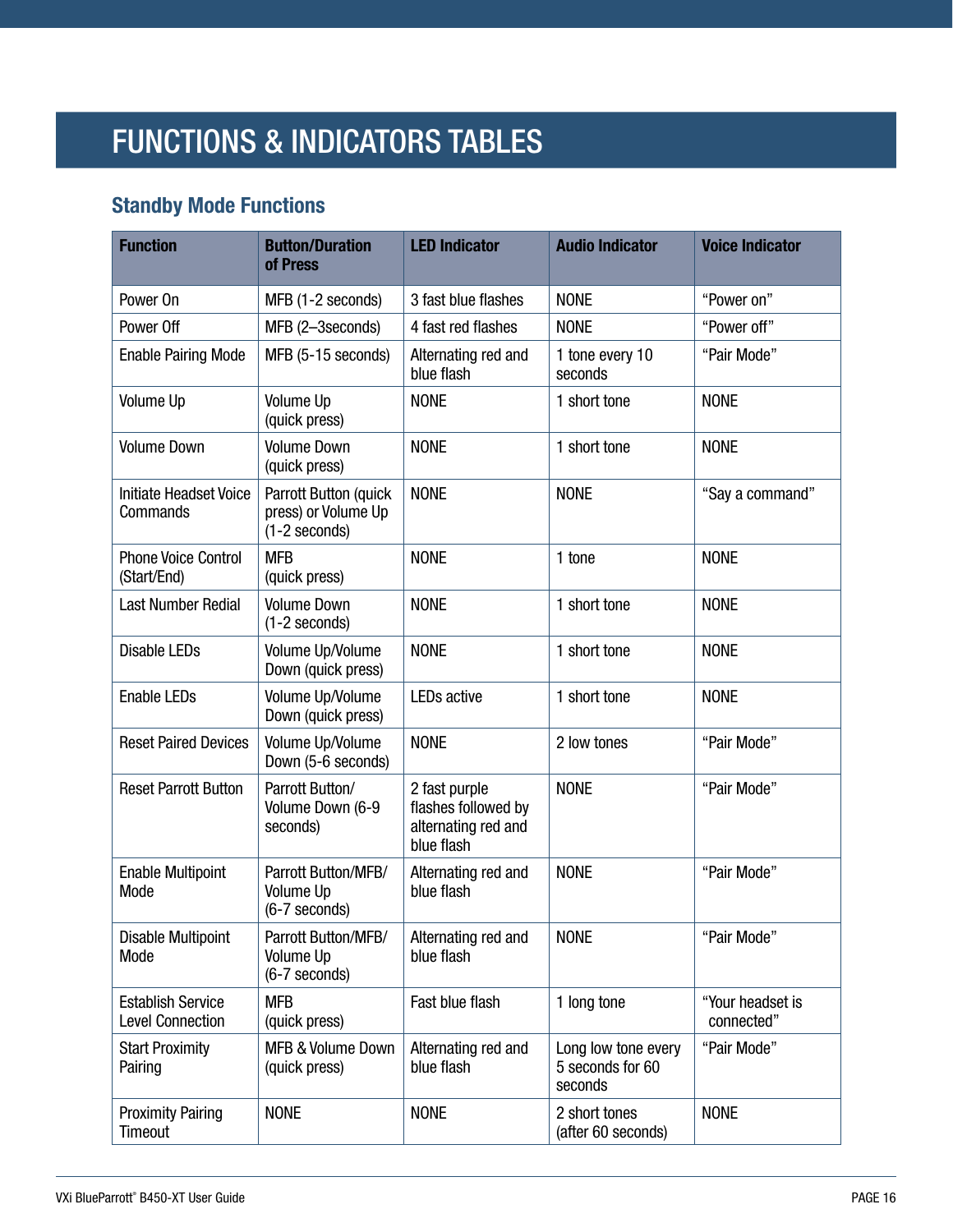# FUNCTIONS & INDICATORS TABLES (COntinued)

### **In-Call Functions**

| <b>Function</b>                            | <b>Button/Duration</b><br>of Press                                    | <b>LED Indicator</b>                                                              | <b>Audio Indicator</b>       | <b>Voice Indicator</b> |
|--------------------------------------------|-----------------------------------------------------------------------|-----------------------------------------------------------------------------------|------------------------------|------------------------|
| Volume Up                                  | Volume Up<br>(quick press)                                            | <b>NONE</b>                                                                       | 1 short tone                 | <b>NONE</b>            |
| <b>Volume Down</b>                         | <b>Volume Down</b><br>(quick press)                                   | <b>NONE</b>                                                                       | 1 short tone                 | <b>NONE</b>            |
| Mute (On/Off)                              | <b>Parrott Button</b><br>(quick press) unless<br>configured otherwise | <b>NONE</b>                                                                       | 1 tone                       | <b>NONE</b>            |
| Mute (On/Off)                              | Volume Up<br>$(1-2$ seconds)                                          | <b>NONE</b>                                                                       | 1 tone                       | <b>NONE</b>            |
| <b>Mute Reminder</b>                       | <b>NONE</b>                                                           | <b>NONE</b>                                                                       | 1 tone<br>(every 10 seconds) | <b>NONE</b>            |
| Answer a Call                              | MFB (quick press)<br>or say "answer"                                  | <b>Blue light flashes</b><br>slightly slower                                      | 2 rising tones               | <b>NONE</b>            |
| End a Call                                 | MFB (quick press)                                                     | <b>Blue light flashes</b><br>slightly faster                                      | 2 falling tones              | "Call terminated"      |
| Reject a Call*                             | MFB (1-2 seconds)<br>or say "ignore"                                  | <b>NONE</b>                                                                       | 2 falling tones              | <b>NONE</b>            |
| <b>Transfer Audio</b>                      | <b>Volume Down</b><br>$(1-2$ seconds)                                 | NONE (LEDs go out<br>until call ends, or<br>audio transferred<br>back to headset) | 1 long tone                  | <b>NONE</b>            |
| <b>Incoming Call Hold</b>                  | <b>MFB</b><br>(2 quick presses)                                       | <b>NONE</b>                                                                       | <b>NONE</b>                  | <b>NONE</b>            |
| <b>Accept Held</b><br><b>Incoming Call</b> | MFB (quick press)                                                     | <b>NONE</b>                                                                       | <b>NONE</b>                  | <b>NONE</b>            |
| <b>Reject Held Incoming</b><br>Call        | MFB (1-2 seconds)                                                     | <b>NONE</b>                                                                       | 2 falling tones              | <b>NONE</b>            |

*\*Sends call to voicemail (if available)*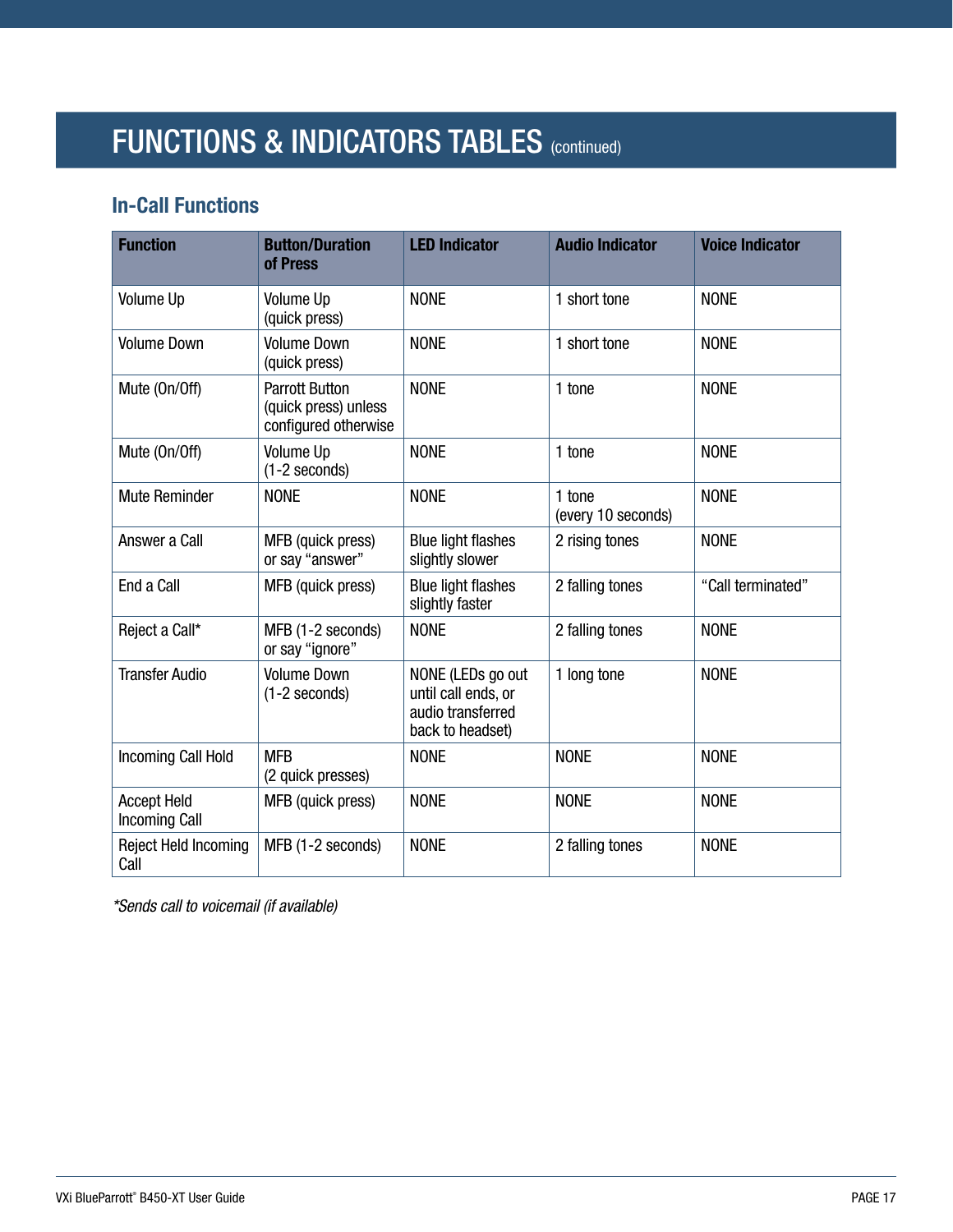# FUNCTIONS & INDICATORS TABLES (COntinued)

### **Notifications**

| <b>Notification</b>                  | <b>Button/Duration</b><br>of Press | <b>LED Indicator</b>                     | <b>Audio Indicator</b>              | <b>Voice Indicator</b>            |
|--------------------------------------|------------------------------------|------------------------------------------|-------------------------------------|-----------------------------------|
| <b>Mute Reminder</b>                 | <b>NONE</b>                        | <b>NONE</b>                              | 1 tone<br>(every 10 seconds)        | <b>NONE</b>                       |
| <b>Headset Connects</b><br>to Device | <b>NONE</b>                        | Blue light, fast flash                   | <b>NONE</b>                         | "Your headset is<br>connected"    |
| Disconnect from<br>Device            | <b>NONE</b>                        | Red light, slow flash                    | <b>NONE</b>                         | "Your headset is<br>disconnected" |
| Out of Range<br>(Link Loss)          | <b>NONE</b>                        | Red light, slow flash                    | 1 short tone                        | <b>NONE</b>                       |
| Low Battery                          | <b>NONE</b>                        | Red light, 2 fast<br>flashes             | Double tone                         | "Battery low" every<br>60 seconds |
| <b>Connect A2DP</b>                  | <b>NONE</b>                        | <b>Blue MFB</b><br>(quick, double-flash) | <b>NONE</b>                         | "Your headset is<br>connected     |
| <b>Proximity Pairing</b><br>Timeout  | <b>NONE</b>                        | <b>NONE</b>                              | 2 short tones<br>(after 60 seconds) | <b>NONE</b>                       |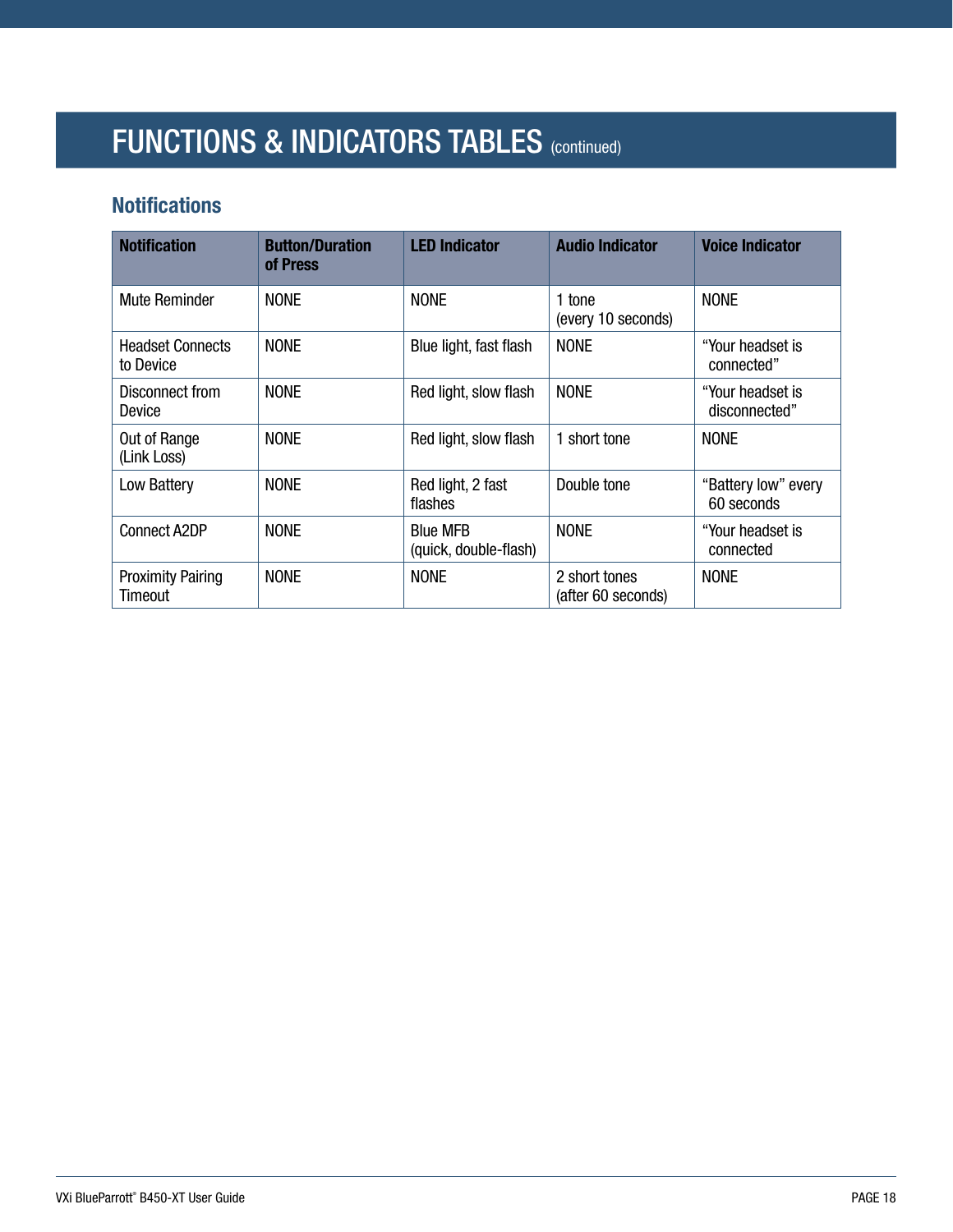### <span id="page-18-0"></span>**SPECIFICATIONS**

#### **Mechanical Specifications**

Headset Weight 5.22 oz. (148 g)

Wearing Style Over-the-head

Mic Boom Flexible gooseneck boom

### **Receiver Specifications**

SPL 123 dB ± 3 dB at 1 mW Impedance 32 Ω ± 15% @ 1 kHz Frequency Response

20 Hz to 20 kHz

#### **Microphone Specifications**

Microphone Bi-directional noise canceling

Frequency Response 100 Hz to 10 kHz Ambient Noise Suppression 96%

#### **Electrical Specifications**

Battery Type Li-ion rechargeable (not user-replaceable) Talk Time  $24+$  hours Standby Time Up to 500 hours Charging Time 3.5 hours

#### **Bluetooth Specifications**

Bluetooth Version Bluetooth 4.0 Bluetooth Class Class 1 Range Up to 300 feet (100 meters) Supported Profiles HFP 1.6 (Wideband Speech) HSP 1.2 A2DP PBAP (Phone Book Access Profile)

**Agency Approvals** 

CE, FCC, IC, WEEE